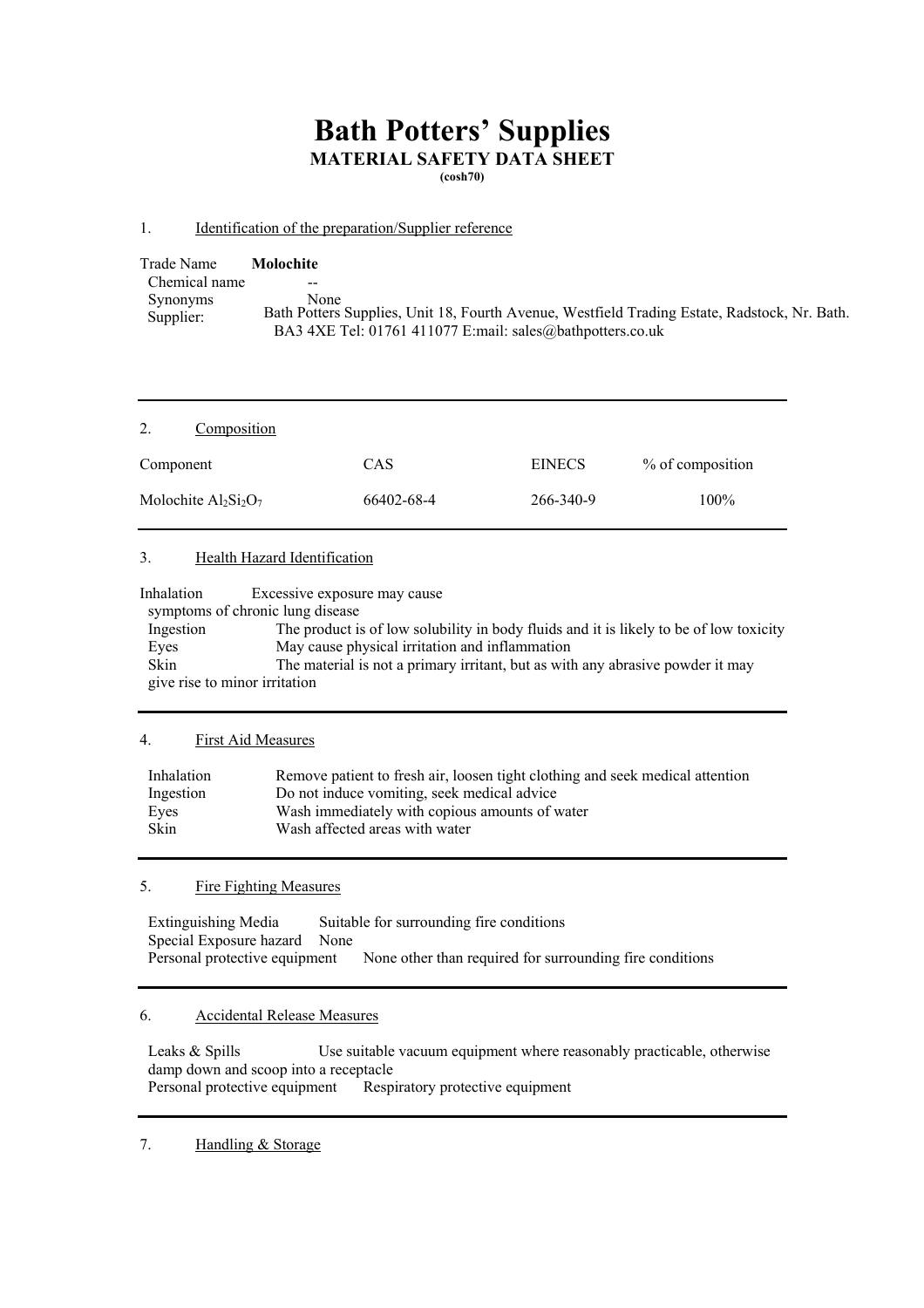Handling Do not eat, drink, or smoke in areas where the material is used. Wash thoroughly after handling the material Storage Store in dry area 8. Exposure Control/Personal protective Equipment

Engineering controls Adequate ventilation should be provided so that Occupational Exposure Limits are not exceeded. Local Exhaust Ventilation is normally recommended. Personal protective equipment Where LEV is not practicable and exposure is likely to be excessive, approved respiratory protection to CEN standards prEN 140, 141, 143 or 149 should be worn. Protective gloves and overalls are recommended for prolonged contact.

## 9. Physical & Chemical properties

| Appearance & Odour             | White powder, odourless |  |  |
|--------------------------------|-------------------------|--|--|
| Flash point $(^{\circ}C)$      | Not applicable          |  |  |
| Flammability                   | Not applicable          |  |  |
| <b>Explosive properties</b>    | Non-explosive           |  |  |
| Oxidising properties           | None                    |  |  |
| Specific gravity               | $2.7$ g/cm <sup>3</sup> |  |  |
| pH value7 (insoluble in water) |                         |  |  |
| Melting point $(^{\circ}C)$    | Not available           |  |  |

#### 10. Stability & Reactivity

| Chemical stability                | The material is stable |
|-----------------------------------|------------------------|
| Conditions/materials to avoid     | None known             |
| Hazardous decomposition products  | None known             |
| Hazardous polymerization products | None                   |

# 11. Toxicology Information

Acute toxicology LD50 Oral  $>2000$ mg/kg LD50 dermal not known LD50 inhalation not known Health effects Prolonged or repeated exposure above Occupational Exposure Standards may cause fibrosis of the lungs

## 12. Ecological information

| Ecotoxicity | Not known                                                  |
|-------------|------------------------------------------------------------|
| Persistence | The material is stable and will persist in the environment |

#### 13. Disposal

Dispose in accordance with current waste Disposal regulations (for UK - Control of Pollution (Special Waste) Regulations 1980). Landfill is the most appropriate method.

## 14. Transport Information

| UN/SI No.       |    | Not restricted |
|-----------------|----|----------------|
| <b>UN Class</b> |    | Not restricted |
| Packing group   |    | Not restricted |
| Road            | ĦК |                |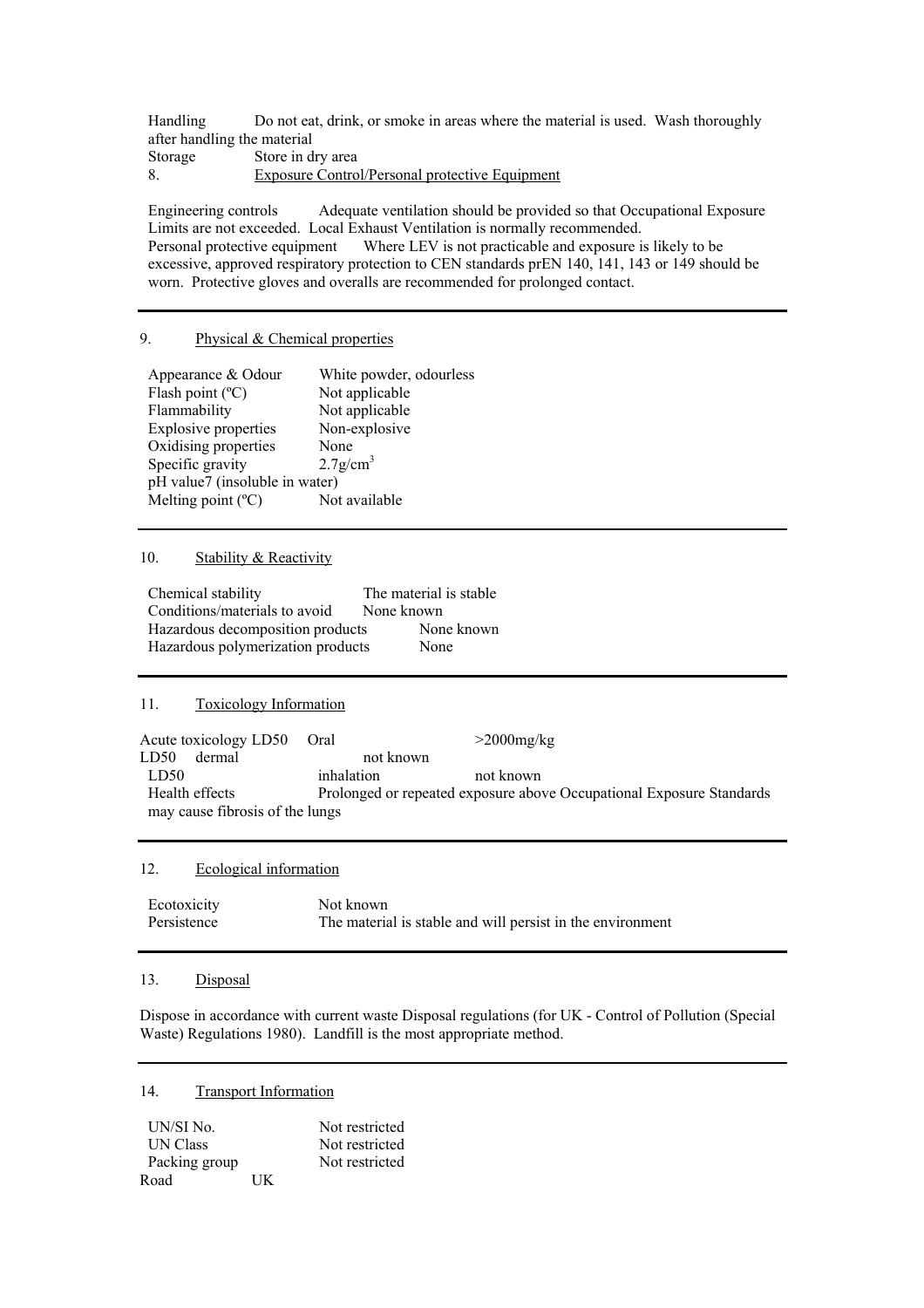| <b>IMO</b> Not restricted |
|---------------------------|
| ICAO Not restricted       |
|                           |

15. Regulatory information

| EC Supply Labelling               | Non hazardous                                                           |                                       |                   |                |  |
|-----------------------------------|-------------------------------------------------------------------------|---------------------------------------|-------------------|----------------|--|
| R-Phrases                         | None                                                                    |                                       |                   |                |  |
| S-Phrases                         |                                                                         | Optional for dusty powders            |                   |                |  |
| S20/21                            |                                                                         | when using do not eat, drink or smoke |                   |                |  |
| S38                               | in case of insufficient ventilation wear suitable respiratory equipment |                                       |                   |                |  |
| UK Occupational exposures limits* |                                                                         |                                       | $Mg/m^3$ 8 hr TWA | $%$ in product |  |
| Dust                              | total inhalable                                                         |                                       | 10                |                |  |
|                                   | total respirable                                                        |                                       |                   |                |  |

\* refer to HSE Guidance note EH40

In accordance with HSE Approved Code of Practice for CHIP, the recipient is reminded of their obligations under both the Health and Safety at Work Act (HSWA) and the Control of Substances Hazardous to Health Regulations (COSHH), and that the information in any safety data sheet does not constitutes the user's assessment of workplace risk

16. Other information

#### **Summary per product**

M85D molochite 85s mesh to dust M3085 molochite 30s to 85 mesh

#### **References**

COSHH ACOP HSC approved Code of Practice for the Control of Substances Hazardous to Health Regulations 1994

CHIP 96 Chemicals (Hazard Information and Packaging for Supply) Regulations 1996

CHIP SDS ACOPS HSC Approved Code of Practice for Safety data Sheets in accordance with regulation 6 of the CHIP regulations

HSE EH40 HSE Guidance note EH40 on Occupational Exposure Limits to be used in conjunction with the COSH regulations

## **Footnote**

LIABILITY

Such information is the best of Bath Potters Supplies Ltd' s knowledge and belief accurate at the date of publication, which is the date generated automatically on the day of printing of this document. However, no representation, warranty of guarantee is made as to its accuracy, reliability of completeness. It is the user's responsibility to satisfy itself as to the suitability and completeness of such information for their own particular use.

#### THIRD PARTY MATERIALS

Insofar as materials not manufactured or supplied by Bath Potters Supplies Ltd are used in conjunction with, or instead of Bath Potters Supplies Ltd materials, it is the responsibility of the customer itself to obtain from the manufacturer or supplier all technical data and other properties relating to these and